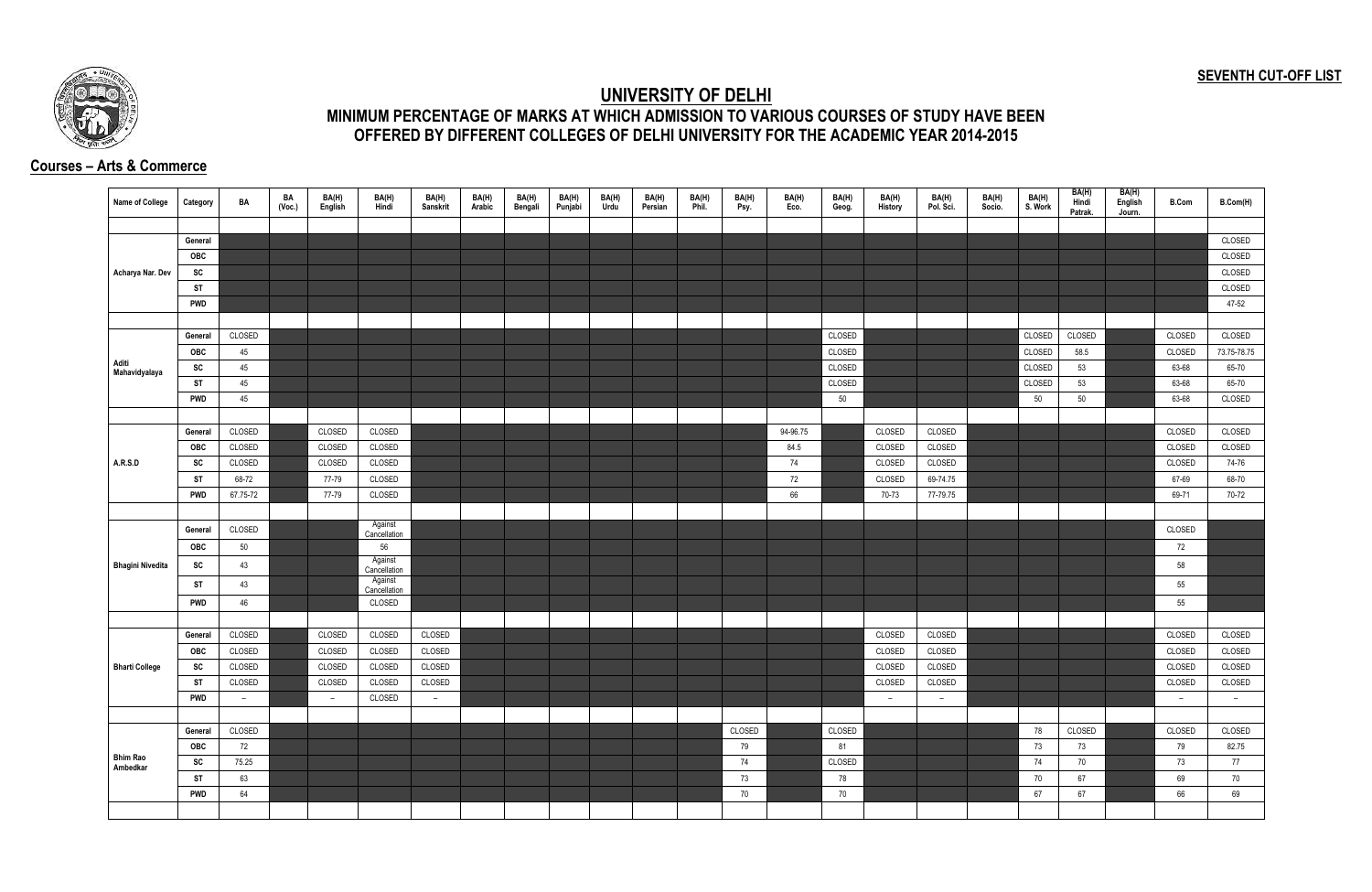| Name of College               | Category   | BA           | BA<br>(Vec.) | BA(H)<br>English  | BA(H)<br>Hindi | BA(H)<br>Sanskrit  | BA(H)<br>Arabic | BA(H)<br>Bengali | BA(H)<br>Punjabi | BA(H)<br>Urdu | BA(H)<br>Persian | BA(H)<br>Phil. | BA(H)<br>Psy. | BA(H)<br>Eco.      | BA(H)<br>Geog. | BA(H)<br><b>History</b> | BA(H)<br>Pol. Sci. | BA(H)<br>Socio. | BA(H)<br>S. Work | BA(H)<br>Hindi<br>Patrak. | BA(H)<br>English<br>Journ. | <b>B.Com</b>     | B.Com(H)           |
|-------------------------------|------------|--------------|--------------|-------------------|----------------|--------------------|-----------------|------------------|------------------|---------------|------------------|----------------|---------------|--------------------|----------------|-------------------------|--------------------|-----------------|------------------|---------------------------|----------------------------|------------------|--------------------|
|                               |            |              |              |                   |                |                    |                 |                  |                  |               |                  |                |               |                    |                |                         |                    |                 |                  |                           |                            |                  |                    |
|                               | General    |              |              |                   |                |                    |                 |                  |                  |               |                  |                |               | CLOSED             |                | CLOSED                  |                    |                 |                  |                           |                            |                  | CLOSED             |
| College of Voc.               | OBC        |              |              |                   |                |                    |                 |                  |                  |               |                  |                |               | 85-87              |                | CLOSED                  |                    |                 |                  |                           |                            |                  | 87-90              |
| Studies                       | SC         |              |              |                   |                |                    |                 |                  |                  |               |                  |                |               | 79-81              |                | CLOSED                  |                    |                 |                  |                           |                            |                  | 79.25-82.25        |
|                               | <b>ST</b>  |              |              |                   |                |                    |                 |                  |                  |               |                  |                |               | 76-78              |                | CLOSED                  |                    |                 |                  |                           |                            |                  | 79-82              |
|                               | <b>PWD</b> |              |              |                   |                |                    |                 |                  |                  |               |                  |                |               | 74-76              |                | 61                      |                    |                 |                  |                           |                            |                  | 75-78              |
|                               |            |              |              |                   |                |                    |                 |                  |                  |               |                  |                |               |                    |                |                         |                    |                 |                  |                           |                            |                  |                    |
|                               | General    | 83           |              | CLOSED            | 76.75          | CLOSED             |                 |                  |                  |               |                  | CLOSED         | CLOSED        | CLOSED             |                | CLOSED                  | CLOSED             |                 |                  |                           |                            | CLOSED           | CLOSED             |
|                               | OBC        | 76           |              | 86.75-90.75<br>84 | 63             | 48                 |                 |                  |                  |               |                  | CLOSED<br>74   | 84<br>75      | 91                 |                | CLOSED                  | CLOSED             |                 |                  |                           |                            | CLOSED<br>CLOSED | 92                 |
| Daulat Ram                    | SC<br>ST   | 72<br>CLOSED |              |                   | CLOSED         | CLOSED<br>47.5     |                 |                  |                  |               |                  |                |               | 83                 |                | CLOSED                  | CLOSED<br>CLOSED   |                 |                  |                           |                            | CLOSED           | CLOSED<br>79.5     |
|                               | PWD        | CLOSED       |              | CLOSED<br>72      | 62<br>CLOSED   | 45                 |                 |                  |                  |               |                  | CLOSED<br>69   | 79<br>70      | 73<br>60           |                | CLOSED<br>CLOSED        | CLOSED             |                 |                  |                           |                            | CLOSED           | 75                 |
|                               |            |              |              |                   |                |                    |                 |                  |                  |               |                  |                |               |                    |                |                         |                    |                 |                  |                           |                            |                  |                    |
|                               | General    | CLOSED       |              | 87.5              |                |                    |                 |                  |                  |               |                  |                |               |                    |                |                         |                    |                 |                  |                           |                            |                  | CLOSED             |
|                               | OBC        | CLOSED       |              | CLOSED            |                |                    |                 |                  |                  |               |                  |                |               |                    |                |                         |                    |                 |                  |                           |                            |                  | 82                 |
| Deen Dayal                    | SC         | CLOSED       |              | CLOSED            |                |                    |                 |                  |                  |               |                  |                |               |                    |                |                         |                    |                 |                  |                           |                            |                  | 75                 |
| Upadhayaya                    | ST         | 60           |              | 70                |                |                    |                 |                  |                  |               |                  |                |               |                    |                |                         |                    |                 |                  |                           |                            |                  | 60                 |
|                               | <b>PWD</b> | 45           |              | 45                |                |                    |                 |                  |                  |               |                  |                |               |                    |                |                         |                    |                 |                  |                           |                            |                  | 45                 |
|                               |            |              |              |                   |                |                    |                 |                  |                  |               |                  |                |               |                    |                |                         |                    |                 |                  |                           |                            |                  |                    |
|                               |            |              |              |                   |                |                    |                 |                  |                  |               |                  |                |               |                    |                |                         |                    |                 |                  |                           |                            |                  |                    |
|                               | General    | CLOSED       |              | CLOSED            |                |                    |                 |                  |                  |               |                  |                |               | CLOSED             |                | CLOSED                  | CLOSED             |                 |                  |                           | 91.25-94.75                | CLOSED           | CLOSED             |
|                               | OBC        | CLOSED       |              | 85                |                |                    |                 |                  |                  |               |                  |                |               | CLOSED             |                | CLOSED                  | CLOSED             |                 |                  |                           | 89.5-91.5                  | CLOSED           | CLOSED             |
| Delhi Coll. of<br>Arts & Com. | SC         | CLOSED       |              | 81.5              |                |                    |                 |                  |                  |               |                  |                |               | 82                 |                | 77.25-78.25             | CLOSED             |                 |                  |                           | 88-90                      | 81.5-83.5        | 83.5-85            |
|                               | ST         | 71.25-77.5   |              | 81.5              |                |                    |                 |                  |                  |               |                  |                |               | 82                 |                | 77.25-78.25             | CLOSED             |                 |                  |                           | 88-90                      | 80-83            | 81.5-84            |
|                               | <b>PWD</b> | 71.25-77.5   |              | 81.5              |                |                    |                 |                  |                  |               |                  |                |               | 82                 |                | 77.25-78.25             | 78.5-86.5          |                 |                  |                           | 89.5-91.5                  | 83-85            | 84-86              |
|                               |            |              |              |                   |                |                    |                 |                  |                  |               |                  |                |               |                    |                |                         |                    |                 |                  |                           |                            |                  |                    |
|                               | General    | CLOSED       |              | CLOSED            | CLOSED         | CLOSED             |                 |                  |                  |               |                  |                |               | CLOSED             |                | CLOSED                  | CLOSED             |                 |                  |                           |                            |                  | CLOSED             |
|                               | OBC        | CLOSED       |              | CLOSED            | CLOSED         | CLOSED             |                 |                  |                  |               |                  |                |               | CLOSED             |                | CLOSED                  | CLOSED             |                 |                  |                           |                            |                  | 82                 |
| Deshbandhu                    | SC         | CLOSED       |              | CLOSED            | CLOSED         | CLOSED             |                 |                  |                  |               |                  |                |               | CLOSED             |                | CLOSED                  | CLOSED             |                 |                  |                           |                            |                  | CLOSED             |
|                               | <b>ST</b>  | CLOSED       |              | CLOSED            | CLOSED         | Contact<br>College |                 |                  |                  |               |                  |                |               | Contact<br>College |                | CLOSED                  | CLOSED             |                 |                  |                           |                            |                  | Contact<br>College |
|                               | <b>PWD</b> | Contact      |              | Contact           | CLOSED         | CLOSED             |                 |                  |                  |               |                  |                |               | Contact            |                | Contact                 | Contact            |                 |                  |                           |                            |                  | Contact            |
|                               |            | College      |              | College           |                |                    |                 |                  |                  |               |                  |                |               | College            |                | College                 | College            |                 |                  |                           |                            |                  | College            |
|                               | General    | CLOSED       |              | CLOSED            | CLOSED         |                    |                 |                  |                  |               |                  |                |               |                    |                |                         | 82.5-83            |                 |                  |                           |                            | 88-88.5          | CLOSED             |
|                               | OBC        | CLOSED       |              | CLOSED            | CLOSED         |                    |                 |                  |                  |               |                  |                |               |                    |                |                         | 75                 |                 |                  |                           |                            | 77.5             | CLOSED             |
| Ramanujan                     | SC         | CLOSED       |              | CLOSED            | CLOSED         |                    |                 |                  |                  |               |                  |                |               |                    |                |                         | CLOSED             |                 |                  |                           |                            | 70               | 75-76              |
|                               | <b>ST</b>  | CLOSED       |              | CLOSED            | CLOSED         |                    |                 |                  |                  |               |                  |                |               |                    |                |                         | CLOSED             |                 |                  |                           |                            | 55               | 60-63              |
|                               | <b>PWD</b> | 50           |              | 60                | 60             |                    |                 |                  |                  |               |                  |                |               |                    |                |                         | 60                 |                 |                  |                           |                            | 60               | 60                 |
|                               |            |              |              |                   |                |                    |                 |                  |                  |               |                  |                |               |                    |                |                         |                    |                 |                  |                           |                            |                  |                    |
|                               | General    | CLOSED       |              | CLOSED            | CLOSED         |                    |                 |                  |                  |               |                  |                |               | CLOSED             | CLOSED         | $ \,$                   | CLOSED             |                 |                  |                           |                            | CLOSED           | CLOSED             |
|                               | OBC        | CLOSED       |              | CLOSED            | CLOSED         |                    |                 |                  |                  |               |                  |                |               | 83.75              | CLOSED         | $-$                     | CLOSED             |                 |                  |                           |                            | 83               | 84.75              |
| <b>Dyal Singh</b>             | SC         | CLOSED       |              | CLOSED            | CLOSED         |                    |                 |                  |                  |               |                  |                |               | CLOSED             | CLOSED         | $-$                     | CLOSED             |                 |                  |                           |                            | CLOSED           | 77                 |
|                               | ST         | CLOSED       |              | CLOSED            | CLOSED         |                    |                 |                  |                  |               |                  |                |               | 71                 | CLOSED         | $ \,$                   | CLOSED             |                 |                  |                           |                            | 64               | 60                 |
|                               | PWD        | CLOSED       |              | CLOSED            | CLOSED         |                    |                 |                  |                  |               |                  |                |               | CLOSED             | CLOSED         | $ \,$                   | CLOSED             |                 |                  |                           |                            | CLOSED           | CLOSED             |
|                               |            |              |              |                   |                |                    |                 |                  |                  |               |                  |                |               |                    |                |                         |                    |                 |                  |                           |                            |                  |                    |
|                               |            |              |              |                   |                |                    |                 |                  |                  |               |                  |                |               |                    |                |                         |                    |                 |                  |                           |                            |                  |                    |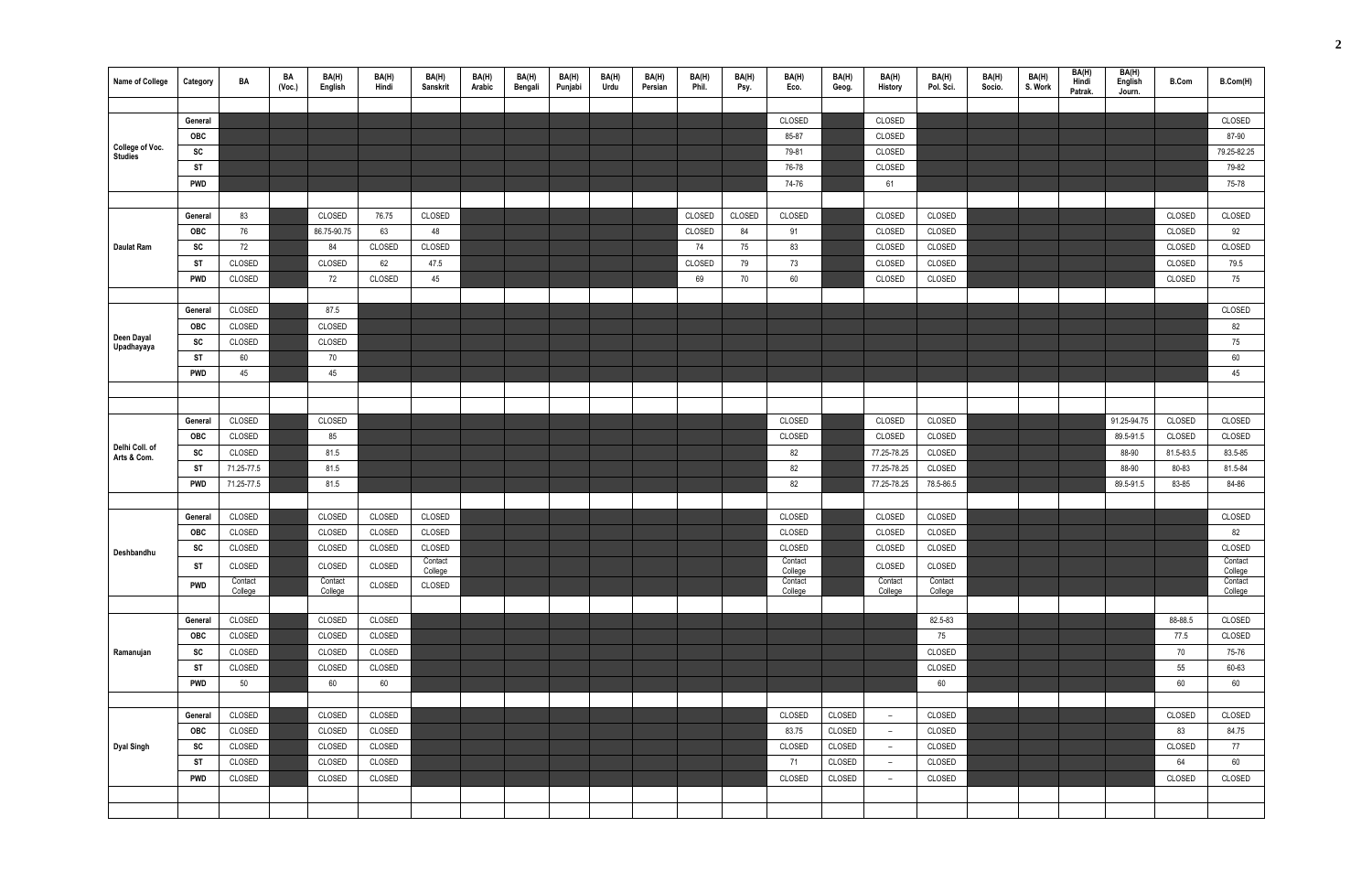| <b>Name of College</b> | Category   | BA          | BA<br>(Voc.) | BA(H)<br>English | BA(H)<br>Hindi | BA(H)<br>Sanskrit | BA(H)<br>Arabic | BA(H)<br>Bengali | BA(H)<br>Punjabi | BA(H)<br>Urdu | BA(H)<br>Persian | BA(H)<br>Phil. | BA(H)<br>Psy. | BA(H)<br>Eco.                                  | BA(H)<br>Geog. | BA(H)<br>History | BA(H)<br>Pol. Sci. | BA(H)<br>Socio. | BA(H)<br>S. Work     | BA(H)<br>Hindi<br>Patrak. | BA(H)<br>English<br>Journ.            | <b>B.Com</b> | B.Com(H)      |
|------------------------|------------|-------------|--------------|------------------|----------------|-------------------|-----------------|------------------|------------------|---------------|------------------|----------------|---------------|------------------------------------------------|----------------|------------------|--------------------|-----------------|----------------------|---------------------------|---------------------------------------|--------------|---------------|
|                        |            |             |              |                  |                |                   |                 |                  |                  |               |                  |                |               |                                                |                |                  |                    |                 |                      |                           |                                       |              |               |
|                        | General    | CLOSED      | 76.75        | CLOSED           |                |                   |                 |                  |                  |               |                  |                |               |                                                |                |                  | CLOSED             |                 |                      |                           |                                       | CLOSED       | CLOSED        |
|                        | OBC        | CLOSED      | 68-70        | 75.25            |                |                   |                 |                  |                  |               |                  |                |               |                                                |                |                  | CLOSED             |                 |                      |                           |                                       | CLOSED       | CLOSED        |
| Dyal Singh (Eve.)      | SC         | CLOSED      | 62-63        | 69               |                |                   |                 |                  |                  |               |                  |                |               |                                                |                |                  | CLOSED             |                 |                      |                           |                                       | CLOSED       | CLOSED        |
|                        | ST         | CLOSED      | 62-63        | 69               |                |                   |                 |                  |                  |               |                  |                |               |                                                |                |                  | CLOSED             |                 |                      |                           |                                       | CLOSED       | CLOSED        |
|                        | PWD        | CLOSED      | 50           | 50               |                |                   |                 |                  |                  |               |                  |                |               |                                                |                |                  | <b>CLOSED</b>      |                 |                      |                           |                                       | CLOSED       | CLOSED        |
|                        |            |             |              |                  |                |                   |                 |                  |                  |               |                  |                |               |                                                |                |                  |                    |                 |                      |                           |                                       |              |               |
|                        | General    |             |              |                  |                |                   |                 |                  |                  |               |                  |                |               |                                                |                |                  |                    |                 |                      |                           |                                       |              |               |
|                        | OBC        |             |              |                  |                |                   |                 |                  |                  |               |                  |                |               |                                                |                |                  |                    |                 |                      |                           |                                       |              |               |
| Gargi                  | SC         |             |              |                  |                |                   |                 |                  |                  |               |                  |                |               | - INFORMATION NOT RECEIVED – CONTACT COLLEGE – |                |                  |                    |                 |                      |                           |                                       |              |               |
|                        | <b>ST</b>  |             |              |                  |                |                   |                 |                  |                  |               |                  |                |               |                                                |                |                  |                    |                 |                      |                           |                                       |              |               |
|                        | <b>PWD</b> |             |              |                  |                |                   |                 |                  |                  |               |                  |                |               |                                                |                |                  |                    |                 |                      |                           |                                       |              |               |
|                        | General    | CLOSED      |              | 94.25-96         | CLOSED         | <b>CLOSED</b>     |                 |                  |                  |               |                  |                |               | CLOSED                                         |                | 92.5-94.5        |                    |                 |                      |                           |                                       |              | CLOSED        |
|                        | <b>OBC</b> | CLOSED      |              | 90-92            | 75.5-80.5      | 60-65             |                 |                  |                  |               |                  |                |               | CLOSED                                         |                | CLOSED           |                    |                 |                      |                           |                                       |              | 93.25-95.25   |
| Hans Raj               | SC         | 86          |              | 85-88            | 76-81          | 58-63             |                 |                  |                  |               |                  |                |               | 89-90                                          |                | 84-86            |                    |                 |                      |                           |                                       |              | 88.5-90.5     |
|                        | ST         | 86          |              | 84-88            | 74-79          | 53-58             |                 |                  |                  |               |                  |                |               | 83-84                                          |                | CLOSED           |                    |                 |                      |                           |                                       |              | 79.75-81.75   |
|                        | <b>PWD</b> | 90.5        |              | CLOSED           | CLOSED         | 53-58             |                 |                  |                  |               |                  |                |               | 89-90                                          |                | CLOSED           |                    |                 |                      |                           |                                       |              | 85-93         |
|                        |            |             |              |                  |                |                   |                 |                  |                  |               |                  |                |               |                                                |                |                  |                    |                 |                      |                           |                                       |              |               |
|                        |            |             |              |                  |                |                   |                 |                  |                  |               |                  |                |               |                                                |                |                  |                    |                 |                      |                           |                                       |              |               |
|                        | General    | 93.75-94.75 |              | 95.5-97          | CLOSED         | CLOSED            |                 |                  |                  |               |                  | 92.25-96       |               | CLOSED                                         |                | CLOSED           | CLOSED             | CLOSED          |                      |                           |                                       |              | CLOSED        |
|                        | <b>OBC</b> | CLOSED      |              | 91.75-93.75      | CLOSED         | 54-55.5           |                 |                  |                  |               |                  | <b>CLOSED</b>  |               | CLOSED                                         |                | 88-92            | CLOSED             | 89.25-91.25     |                      |                           |                                       |              | <b>CLOSED</b> |
| Hindu                  | SC         | 87.25       |              | CLOSED           | CLOSED         | CLOSED            |                 |                  |                  |               |                  | 80             |               | CLOSED                                         |                | 91               | CLOSED             | 83              |                      |                           |                                       |              | CLOSED        |
|                        | ST         | 86.5        |              | CLOSED           | CLOSED         | CLOSED            |                 |                  |                  |               |                  | CLOSED         |               | 88                                             |                | CLOSED           | CLOSED             | 87              |                      |                           |                                       |              | CLOSED        |
|                        | PWD        | CLOSED      |              | CLOSED           | CLOSED         | CLOSED            |                 |                  |                  |               |                  | CLOSED         |               | 86.5                                           |                | CLOSED           | CLOSED             | CLOSED          |                      |                           |                                       |              | 89.5          |
|                        |            |             |              |                  |                |                   |                 |                  |                  |               |                  |                |               |                                                |                |                  |                    |                 |                      |                           |                                       |              |               |
|                        | General    | 84.5-89.5   |              | CLOSED           | 78             | CLOSED            |                 |                  |                  |               |                  | CLOSED         | CLOSED        | CLOSED                                         |                | 89-91            | CLOSED             |                 |                      |                           |                                       |              | CLOSED        |
|                        | <b>OBC</b> | CLOSED      |              | CLOSED           | 65             | 40.5              |                 |                  |                  |               |                  | 74             | 85            | CLOSED                                         |                | 80.5-83.5        | 83                 |                 | General<br>$\sim 10$ | <b>CLOSED</b>             | BA(H) Mass Media & Mass Communication |              | 89.5          |
| I.P. College           | SC         | CLOSED      |              | CLOSED           | 65             | CLOSED            |                 |                  |                  |               |                  | 58             | 85            | 75                                             |                | 80               | 81                 | SC              | <b>OBC</b><br>- 1    | 82<br>76                  |                                       |              | 78.75         |
|                        | ST         | 60-65       |              | CLOSED           | 60             | 38                |                 |                  |                  |               |                  | 74             | 84            | 72                                             |                | 86               | 83.5               | ST              |                      | 76                        |                                       |              | 71            |
|                        | PWD        | CLOSED      |              | 68               | CLOSED         | CLOSED            |                 |                  |                  |               |                  | 60             | 75            | 68                                             |                | $80\,$           | 72                 |                 | PwD                  | <b>CLOSED</b>             |                                       |              | 72            |
|                        |            |             |              |                  |                |                   |                 |                  |                  |               |                  |                |               |                                                |                |                  |                    |                 |                      |                           |                                       |              |               |
|                        | General    | CLOSED      |              | CLOSED           | CLOSED         | CLOSED            |                 |                  |                  |               |                  | CLOSED         |               | CLOSED                                         |                | CLOSED           | CLOSED             | CLOSED          |                      |                           |                                       | CLOSED       | CLOSED        |
|                        | OBC        | 64-68       |              | CLOSED           | CLOSED         | 44                |                 |                  |                  |               |                  | 76.5           |               | 81                                             |                | 71.5-75.5        | CLOSED             | 73              |                      |                           |                                       | CLOSED       | CLOSED        |
| Janki Devi<br>Memorial | SC         | CLOSED      |              | CLOSED           | CLOSED         | CLOSED            |                 |                  |                  |               |                  | CLOSED         |               | 78                                             |                | CLOSED           | CLOSED             | 73              |                      |                           |                                       | 67           | 68            |
|                        | <b>ST</b>  | 64-68       |              | 70               | CLOSED         | 44                |                 |                  |                  |               |                  | 69.5           |               | 78                                             |                | CLOSED           | 66-72              | CLOSED          |                      |                           |                                       | 65           | 66            |
|                        | <b>PWD</b> | 64-69       |              | 70               | CLOSED         | 44                |                 |                  |                  |               |                  | 69.5           |               | 78                                             |                | 69-73            | 66-70              | 70              |                      |                           |                                       | 65           | 66            |
|                        |            |             |              |                  |                |                   |                 |                  |                  |               |                  |                |               |                                                |                |                  |                    |                 |                      |                           |                                       |              |               |
|                        | General    | CLOSED      |              | 88.75            | CLOSED         | CLOSED            |                 |                  |                  |               |                  |                |               | CLOSED                                         |                | CLOSED           | CLOSED             |                 |                      |                           | CLOSED                                | CLOSED       | CLOSED        |
|                        | OBC        | CLOSED      |              | CLOSED           | CLOSED         | 40.5              |                 |                  |                  |               |                  |                |               | 83                                             |                | CLOSED           | CLOSED             |                 |                      |                           | 80                                    | CLOSED       | 83            |
| Kalindi                | SC         | CLOSED      |              | CLOSED           | CLOSED         | CLOSED            |                 |                  |                  |               |                  |                |               | 63                                             |                | CLOSED           | CLOSED             |                 |                      |                           | 79                                    | 71           | 77.5          |
|                        | ST         | 60          |              | 73.5             | 51             | 40.5              |                 |                  |                  |               |                  |                |               | 61                                             |                | 61.5-66.5        | CLOSED             |                 |                      |                           | 78                                    | 67           | 76.5          |
|                        | <b>PWD</b> | 60          |              | 73               | CLOSED         | 40.5              |                 |                  |                  |               |                  |                |               | 61                                             |                | 61.5-66.5        | 58-63              |                 |                      |                           | 78                                    | 72           | 75.5          |
|                        |            |             |              |                  |                |                   |                 |                  |                  |               |                  |                |               |                                                |                |                  |                    |                 |                      |                           |                                       |              |               |
|                        |            |             |              |                  |                |                   |                 |                  |                  |               |                  |                |               |                                                |                |                  |                    |                 |                      |                           |                                       |              |               |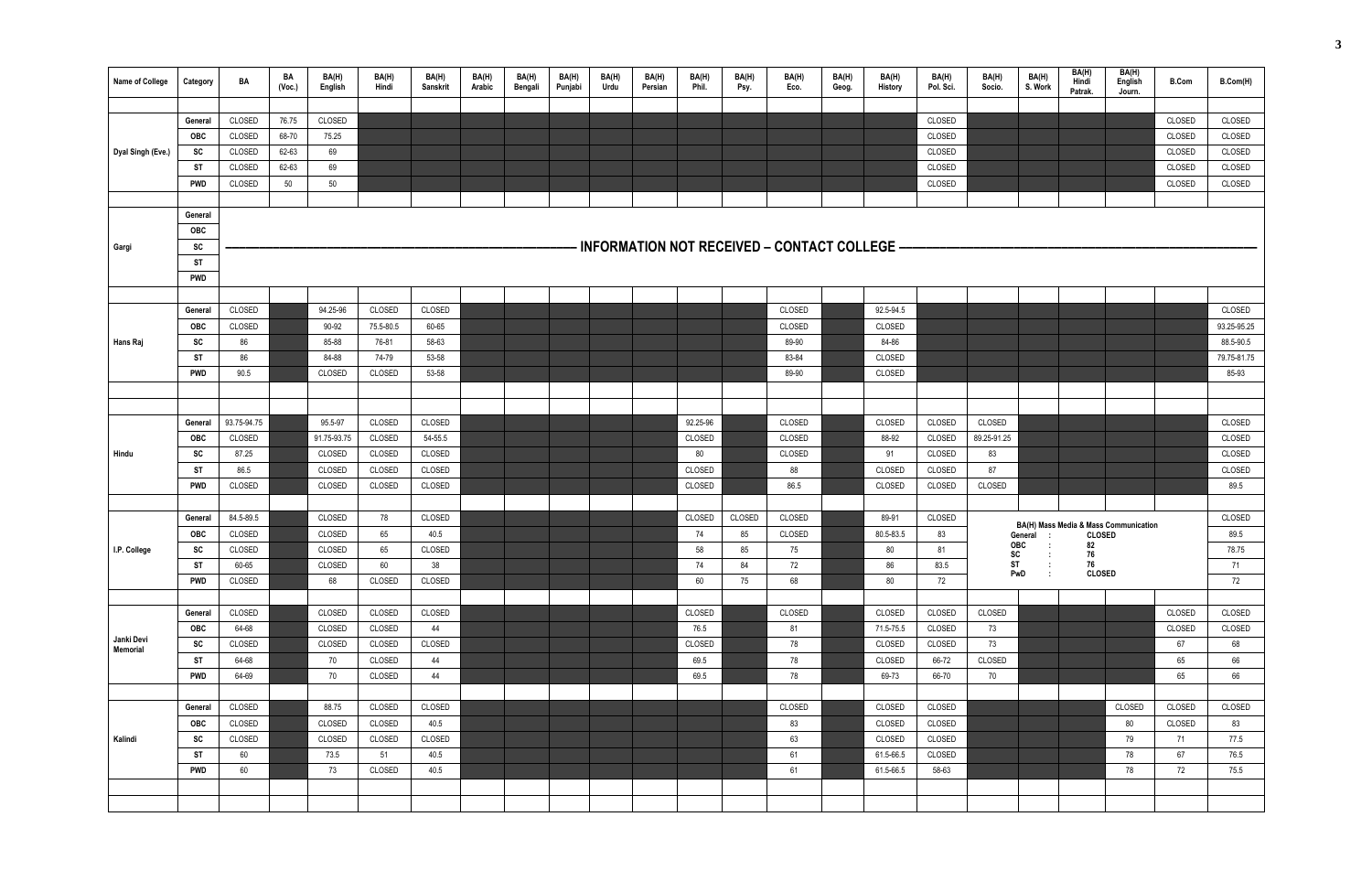| Name of College     | Category   | BA                | BA<br>(Vec.) | BA(H)<br>English | BA(H)<br>Hindi     | BA(H)<br><b>Sanskrit</b> | BA(H)<br>Arabic | BA(H)<br>Bengali | BA(H)<br>Punjabi | BA(H)<br>Urdu | BA(H)<br>Persian | BA(H)<br>Phil.     | BA(H)<br>Psy. | BA(H)<br>Eco.      | BA(H)<br>Geog. | BA(H)<br><b>History</b> | BA(H)<br>Pol. Sci. | BA(H)<br>Socio. | BA(H)<br>S. Work | BA(H)<br>Hindi<br>Patrak. | BA(H)<br>English<br>Journ. | <b>B.Com</b>     | B.Com(H)         |
|---------------------|------------|-------------------|--------------|------------------|--------------------|--------------------------|-----------------|------------------|------------------|---------------|------------------|--------------------|---------------|--------------------|----------------|-------------------------|--------------------|-----------------|------------------|---------------------------|----------------------------|------------------|------------------|
|                     |            |                   |              |                  |                    |                          |                 |                  |                  |               |                  |                    |               |                    |                |                         |                    |                 |                  |                           |                            |                  |                  |
|                     | General    | CLOSED            |              | CLOSED           | CLOSED             | CLOSED                   |                 |                  |                  |               |                  | CLOSED             | CLOSED        | CLOSED             | CLOSED         | CLOSED                  | CLOSED             | CLOSED          |                  |                           | CLOSED                     | 92.5-94.5        | CLOSED           |
|                     | <b>OBC</b> | 73-81             |              | CLOSED           | CLOSED             | 45-47                    |                 |                  |                  |               |                  | 73                 | CLOSED        | CLOSED             | CLOSED         | CLOSED                  | 80-83              | 76-82           |                  |                           | CLOSED                     | 87-89            | 91-93            |
| Kamala Nehru        | SC         | 73-81             |              | CLOSED           | CLOSED             | CLOSED                   |                 |                  |                  |               |                  | 71                 | 84.5-87.5     | 85-87              | 81-83          | CLOSED                  | CLOSED             | 76-82           |                  |                           | 82-85                      | 86-88            | 90-92            |
|                     | ST         | 73-81             |              | 83-90.25         | CLOSED             | 45-47                    |                 |                  |                  |               |                  | 71                 | CLOSED        | 83-85              | CLOSED         | CLOSED                  | 78-81              | CLOSED          |                  |                           | 80-83                      | 86-88            | 90-92            |
|                     | <b>PWD</b> | 72-80             |              | 82-89            | CLOSED             | CLOSED                   |                 |                  |                  |               |                  | 70                 | 80-83         | 82-84              | 79-81          | CLOSED                  | 77-80              | 75-81           |                  |                           | CLOSED                     | 85-87            | 89-91            |
|                     |            |                   |              |                  |                    |                          |                 |                  |                  |               |                  |                    |               |                    |                |                         |                    |                 |                  |                           |                            |                  |                  |
|                     | General    |                   |              |                  |                    |                          |                 |                  |                  |               |                  |                    | CLOSED        |                    |                |                         |                    |                 |                  |                           |                            |                  | CLOSED           |
| Keshav              | OBC        |                   |              |                  |                    |                          |                 |                  |                  |               |                  |                    | CLOSED        |                    |                |                         |                    |                 |                  |                           |                            |                  | CLOSED           |
| Mahavidyalaya       | SC         |                   |              |                  |                    |                          |                 |                  |                  |               |                  |                    | CLOSED        |                    |                |                         |                    |                 |                  |                           |                            |                  | CLOSED           |
|                     | ST         |                   |              |                  |                    |                          |                 |                  |                  |               |                  |                    | CLOSED        |                    |                |                         |                    |                 |                  |                           |                            |                  | 50-55            |
|                     | <b>PWD</b> |                   |              |                  |                    |                          |                 |                  |                  |               |                  |                    | CLOSED        |                    |                |                         |                    |                 |                  |                           |                            |                  | 51-56            |
|                     |            |                   |              |                  |                    |                          |                 |                  |                  |               |                  |                    |               |                    |                |                         |                    |                 |                  |                           |                            |                  |                  |
|                     | General    | CLOSED            |              | CLOSED           | CLOSED             | CLOSED                   |                 | CLOSED           |                  | CLOSED        |                  |                    |               | CLOSED             | CLOSED         | CLOSED                  | CLOSED             |                 |                  |                           |                            | CLOSED           | CLOSED           |
|                     | <b>OBC</b> | CLOSED            |              | CLOSED           | CLOSED             | CLOSED                   |                 | CLOSED           |                  | CLOSED        |                  |                    |               | CLOSED             | CLOSED         | CLOSED                  | CLOSED             |                 |                  |                           |                            | CLOSED           | CLOSED           |
| Kirori Mal          | <b>SC</b>  | CLOSED            |              | CLOSED           | CLOSED             | CLOSED                   |                 | CLOSED           |                  | 40-50         |                  |                    |               | 90-90.25           | CLOSED         | CLOSED                  | CLOSED             |                 |                  |                           |                            | 87-87.75         | 89.75-90.25      |
|                     | ST         | CLOSED            |              | 83-84            | CLOSED             | 45-50                    |                 | CLOSED           |                  | CLOSED        |                  |                    |               | 87.5-88            | CLOSED         | 86.25-86.75             | CLOSED             |                 |                  |                           |                            | 80-86.5          | 81-87            |
|                     | <b>PWD</b> | CLOSED            |              | 83-84            | CLOSED             | CLOSED                   |                 | CLOSED           |                  | CLOSED        |                  |                    |               | 88-88.5            | CLOSED         | 85.5-86                 | CLOSED             |                 |                  |                           |                            | 88-89            | 88.5-89.25       |
|                     |            |                   |              |                  |                    |                          |                 |                  |                  |               |                  |                    |               |                    |                |                         |                    |                 |                  |                           |                            |                  |                  |
|                     |            |                   |              |                  |                    |                          |                 |                  |                  |               |                  |                    |               |                    |                |                         |                    |                 |                  |                           |                            |                  |                  |
|                     | General    | CLOSED            |              | CLOSED           | CLOSED             | CLOSED                   |                 |                  |                  |               |                  | CLOSED             | CLOSED        | CLOSED             |                | CLOSED                  | CLOSED             | CLOSED          |                  |                           | CLOSED                     |                  | CLOSED           |
|                     | <b>OBC</b> | 82                |              | 90               | CLOSED             | CLOSED                   |                 |                  |                  |               |                  | 81                 | CLOSED        | CLOSED             |                | 82.25                   | CLOSED             | CLOSED          |                  |                           | $90\,$                     |                  | CLOSED           |
| Lady Shri Ram       | SC         | CLOSED            |              | CLOSED           | CLOSED             | CLOSED                   |                 |                  |                  |               |                  | 73.5               | CLOSED        | CLOSED             |                | CLOSED                  | CLOSED             | CLOSED          |                  |                           | CLOSED                     |                  | CLOSED           |
|                     | <b>ST</b>  | CLOSED            |              | CLOSED           | CLOSED             | CLOSED                   |                 |                  |                  |               |                  | CLOSED             | CLOSED        | CLOSED             |                | CLOSED                  | CLOSED             | CLOSED          |                  |                           | CLOSED                     |                  | CLOSED           |
|                     | <b>PWD</b> | CLOSED            |              | CLOSED           | Contact<br>College | Contact<br>College       |                 |                  |                  |               |                  | Contact<br>College | CLOSED        | Contact<br>College |                | Contact<br>College      | CLOSED             | CLOSED          |                  |                           | Contact<br>College         |                  | CLOSED           |
|                     |            |                   |              |                  |                    |                          |                 |                  |                  |               |                  |                    |               |                    |                |                         |                    |                 |                  |                           |                            |                  |                  |
|                     | General    | CLOSED            |              | CLOSED           | CLOSED             | CLOSED                   |                 |                  |                  |               |                  | CLOSED             |               | CLOSED             |                | CLOSED                  | 81                 |                 |                  |                           |                            | CLOSED           | CLOSED           |
|                     | OBC        | 67                |              | CLOSED           | CLOSED             | 45                       |                 |                  |                  |               |                  | CLOSED             |               | 79                 |                | CLOSED                  | 73                 |                 |                  |                           |                            | CLOSED           | CLOSED           |
| Lakshmi Bai         | SC         | 67                |              | CLOSED           | CLOSED             | CLOSED                   |                 |                  |                  |               |                  | CLOSED             |               | 63                 |                | CLOSED                  | CLOSED             |                 |                  |                           |                            | CLOSED           | CLOSED           |
|                     | <b>ST</b>  | 60                |              | CLOSED           | 55                 | 45                       |                 |                  |                  |               |                  | CLOSED             |               | 45                 |                | CLOSED                  | 69                 |                 |                  |                           |                            | CLOSED           | CLOSED           |
|                     | <b>PWD</b> | CLOSED            |              | 74               | CLOSED             | 45                       |                 |                  |                  |               |                  | 53                 |               | 45                 |                | 64-64.75                | 69                 |                 |                  |                           |                            | CLOSED           | CLOSED           |
|                     |            |                   |              |                  |                    |                          |                 |                  |                  |               |                  |                    |               |                    |                |                         |                    |                 |                  |                           |                            |                  |                  |
|                     | General    | CLOSED            |              | CLOSED           | CLOSED             |                          |                 |                  |                  |               |                  |                    |               |                    |                |                         | CLOSED             |                 |                  |                           | CLOSED                     |                  | CLOSED           |
|                     | <b>OBC</b> | CLOSED            |              | CLOSED           | CLOSED             |                          |                 |                  |                  |               |                  |                    |               |                    |                |                         | CLOSED             |                 |                  |                           | 84.5                       |                  | 81.25            |
| Maharaja<br>Agrasen | SC         | CLOSED            |              | CLOSED           | 78-80              |                          |                 |                  |                  |               |                  |                    |               |                    |                |                         | CLOSED             |                 |                  |                           | 84.5                       |                  | 75.5             |
|                     | <b>ST</b>  | 70                |              | 64               | 76-78              |                          |                 |                  |                  |               |                  |                    |               |                    |                |                         | CLOSED             |                 |                  |                           | 75                         |                  | 75               |
|                     | <b>PWD</b> | 60                |              | 64               | 76-78              |                          |                 |                  |                  |               |                  |                    |               |                    |                |                         | 73                 |                 |                  |                           | 75                         |                  | 75               |
|                     |            |                   |              |                  |                    |                          |                 |                  |                  |               |                  |                    |               |                    |                |                         |                    |                 |                  |                           |                            |                  |                  |
|                     | General    | CLOSED            |              | CLOSED           | CLOSED             | CLOSED                   |                 |                  |                  |               |                  |                    |               | CLOSED             |                | CLOSED                  | CLOSED             | CLOSED          |                  |                           |                            | 92.25-93.75      | CLOSED           |
|                     | <b>OBC</b> | CLOSED            |              | CLOSED           | CLOSED             | 40.5                     |                 |                  |                  |               |                  |                    |               | 88.25              |                | CLOSED                  | CLOSED             | CLOSED          |                  |                           |                            | CLOSED           | CLOSED           |
| Maitreyi            | SC         | CLOSED            |              | 83               | CLOSED             | CLOSED                   |                 |                  |                  |               |                  |                    |               | 85                 |                | CLOSED                  | CLOSED             | CLOSED          |                  |                           |                            | 73-75            | 78-80            |
|                     | ST         | CLOSED<br>Contact |              | 83<br>Contact    | CLOSED<br>Contact  | 45<br>Contact            |                 |                  |                  |               |                  |                    |               | 85<br>Contact      |                | CLOSED<br>Contact       | CLOSED<br>Contact  | CLOSED          |                  |                           |                            | 73-75<br>Contact | 78-80<br>Contact |
|                     | <b>PWD</b> | College           |              | College          | College            | College                  |                 |                  |                  |               |                  |                    |               | College            |                | College                 | College            | CLOSED          |                  |                           |                            | College          | College          |
|                     |            |                   |              |                  |                    |                          |                 |                  |                  |               |                  |                    |               |                    |                |                         |                    |                 |                  |                           |                            |                  |                  |
|                     |            |                   |              |                  |                    |                          |                 |                  |                  |               |                  |                    |               |                    |                |                         |                    |                 |                  |                           |                            |                  |                  |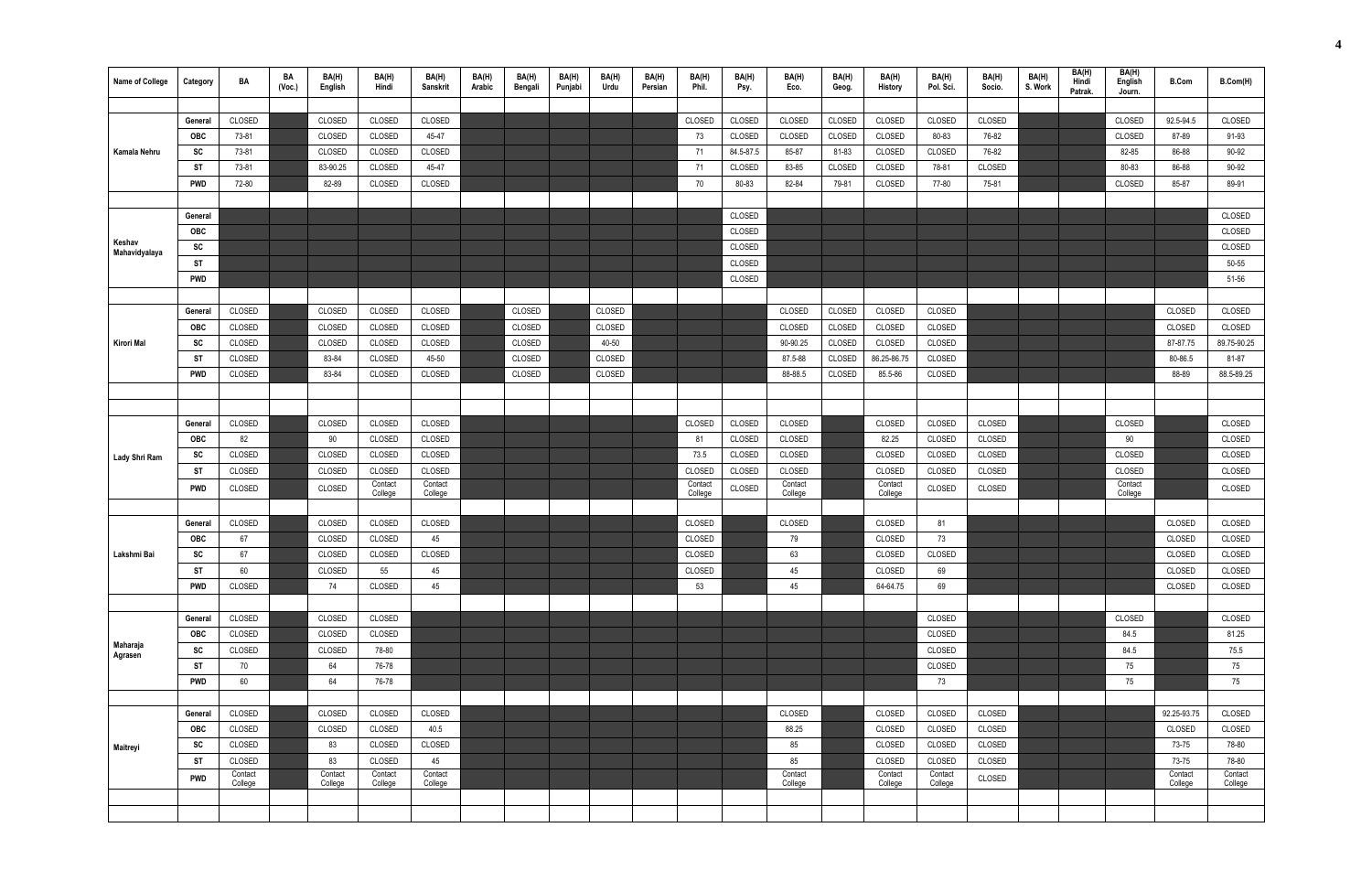| <b>Name of College</b> | Category   | BA                      | BA<br>(Voc.) | BA(H)<br>English         | BA(H)<br>Hindi           | BA(H)<br><b>Sanskrit</b> | BA(H)<br>Arabic | BA(H)<br>Bengali         | BA(H)<br>Punjabi         | BA(H)<br>Urdu | BA(H)<br>Persian | BA(H)<br>Phil. | BA(H)<br>Psy. | BA(H)<br>Eco. | BA(H)<br>Geog. | BA(H)<br>History         | BA(H)<br>Pol. Sci.       | BA(H)<br>Socio. | BA(H)<br>S. Work | BA(H)<br>Hindi<br>Patrak. | BA(H)<br>English<br>Journ. | <b>B.Com</b>            | B.Com(H)                |
|------------------------|------------|-------------------------|--------------|--------------------------|--------------------------|--------------------------|-----------------|--------------------------|--------------------------|---------------|------------------|----------------|---------------|---------------|----------------|--------------------------|--------------------------|-----------------|------------------|---------------------------|----------------------------|-------------------------|-------------------------|
|                        |            |                         |              |                          |                          |                          |                 |                          |                          |               |                  |                |               |               |                |                          |                          |                 |                  |                           |                            |                         |                         |
|                        | General    | CLOSED                  |              | CLOSED                   | CLOSED                   | CLOSED                   |                 |                          | CLOSED                   |               |                  | CLOSED         | CLOSED        |               |                | CLOSED                   | CLOSED                   |                 |                  |                           |                            | CLOSED                  | CLOSED                  |
|                        | <b>OBC</b> | $ \,$                   |              | $ \,$                    | $-$                      | $\overline{a}$           |                 |                          | $\overline{\phantom{0}}$ |               |                  | $-$            | $ \,$         |               |                | $\overline{\phantom{a}}$ | $ \,$                    |                 |                  |                           |                            | $ \,$                   | $ \,$                   |
| Mata Sundri            | SC         | CLOSED                  |              | CLOSED                   | CLOSED                   | CLOSED                   |                 |                          | 40                       |               |                  | CLOSED         | 57            |               |                | CLOSED                   | CLOSED                   |                 |                  |                           |                            | 55                      | 56                      |
|                        | <b>ST</b>  | CLOSED                  |              | 60                       | CLOSED                   | CLOSED                   |                 |                          | 40                       |               |                  | CLOSED         | 57            |               |                | CLOSED                   | CLOSED                   |                 |                  |                           |                            | 55                      | 56                      |
|                        | <b>PWD</b> | 45                      |              | CLOSED                   | 40                       | 40                       |                 |                          | 40                       |               |                  | 45             | 50            |               |                | 45                       | 45                       |                 |                  |                           |                            | 50                      | 55                      |
|                        |            |                         |              |                          |                          |                          |                 |                          |                          |               |                  |                |               |               |                |                          |                          |                 |                  |                           |                            |                         |                         |
|                        | General    | CLOSED                  |              | CLOSED                   | CLOSED                   | CLOSED                   |                 | CLOSED                   |                          |               |                  | CLOSED         |               | CLOSED        | CLOSED         | CLOSED                   | CLOSED                   | CLOSED          |                  |                           |                            |                         |                         |
|                        | OBC        | 80-84                   |              | 92.25-93.25              | CLOSED                   | CLOSED                   |                 | $ \,$                    |                          |               |                  | 79             |               | CLOSED        | CLOSED         | CLOSED                   | 91.75                    | CLOSED          |                  |                           |                            |                         |                         |
| Miranda House          | SC         | 76-80                   |              | 88.25-89.25              | CLOSED                   | CLOSED                   |                 | $\overline{\phantom{0}}$ |                          |               |                  | 76             |               | 88-88.75      | 87             | 85                       | 86                       | 83.5            |                  |                           |                            |                         |                         |
|                        | <b>ST</b>  | CLOSED                  |              | 91.25-91.75              | 64-70                    | 62                       |                 | $ \,$                    |                          |               |                  | 84             |               | 85-85.75      | CLOSED         | CLOSED                   | CLOSED                   | CLOSED          |                  |                           |                            |                         |                         |
|                        | <b>PWD</b> | CLOSED                  |              | CLOSED                   | CLOSED                   | CLOSED                   |                 | $ \,$                    |                          |               |                  | 79             |               | CLOSED        | CLOSED         | 79                       | CLOSED                   | CLOSED          |                  |                           |                            |                         |                         |
|                        |            |                         |              |                          |                          |                          |                 |                          |                          |               |                  |                |               |               |                |                          |                          |                 |                  |                           |                            |                         |                         |
|                        | General    | CLOSED                  |              | CLOSED                   |                          | CLOSED                   |                 |                          |                          |               |                  |                |               | Admission     |                | CLOSED                   | CLOSED                   |                 |                  |                           |                            | Admission               | Admission               |
|                        | <b>OBC</b> | Admission               |              | Admission<br>Against     | Admission                | Admission<br>Against     |                 |                          |                          |               |                  |                |               | Against       |                |                          |                          |                 |                  |                           |                            | Against<br>Cancellation | Against<br>Cancellation |
| Moti Lal Nehru         | <b>SC</b>  | Against<br>Cancellation |              | Cancellation<br>CLOSED   | Against                  | Cancellation<br>CLOSED   |                 |                          |                          |               |                  |                |               | Cancellation  |                | Admission                | Admission                |                 |                  |                           |                            | 75                      | <b>CLOSED</b>           |
|                        | <b>ST</b>  | 67-70                   |              | 72                       | Cancellation             | 45                       |                 |                          |                          |               |                  |                |               | 76            |                | Against<br>Cancellation  | Against<br>Cancellation  |                 |                  |                           |                            | 69                      | 68.5                    |
|                        | PWD        | 67-70                   |              | 73                       |                          | 45                       |                 |                          |                          |               |                  |                |               | 76            |                |                          |                          |                 |                  |                           |                            | 68                      | 73                      |
|                        |            |                         |              |                          |                          |                          |                 |                          |                          |               |                  |                |               |               |                |                          |                          |                 |                  |                           |                            |                         |                         |
|                        | General    | CLOSED                  |              | CLOSED                   | CLOSED                   |                          |                 |                          |                          |               |                  |                |               |               |                | CLOSED                   | CLOSED                   |                 |                  |                           |                            | CLOSED                  | CLOSED                  |
|                        | OBC        | CLOSED                  |              | 79                       | CLOSED                   |                          |                 |                          |                          |               |                  |                |               |               |                | CLOSED                   | CLOSED                   |                 |                  |                           |                            | 77.5-85.5               | CLOSED                  |
| Moti Lal Nehru         | SC         | CLOSED                  |              | CLOSED                   | CLOSED                   |                          |                 |                          |                          |               |                  |                |               |               |                | CLOSED                   | CLOSED                   |                 |                  |                           |                            | 75.5                    | 77.5                    |
| (Eve.)                 | <b>ST</b>  | CLOSED                  |              | CLOSED                   | CLOSED                   |                          |                 |                          |                          |               |                  |                |               |               |                | CLOSED                   | CLOSED                   |                 |                  |                           |                            | 75.5                    | 77.5                    |
|                        | <b>PWD</b> | 47                      |              | 48                       | CLOSED                   |                          |                 |                          |                          |               |                  |                |               |               |                | 48                       | CLOSED                   |                 |                  |                           |                            | 48                      | 47                      |
|                        |            |                         |              |                          |                          |                          |                 |                          |                          |               |                  |                |               |               |                |                          |                          |                 |                  |                           |                            |                         |                         |
|                        | General    | CLOSED                  |              | CLOSED                   | CLOSED                   | CLOSED                   |                 |                          |                          |               |                  |                |               | CLOSED        |                | CLOSED                   | CLOSED                   |                 |                  |                           |                            | CLOSED                  | 92.5                    |
|                        | <b>OBC</b> | CLOSED                  |              | CLOSED                   | CLOSED                   | CLOSED                   |                 |                          |                          |               |                  |                |               | CLOSED        |                | CLOSED                   | CLOSED                   |                 |                  |                           |                            | CLOSED                  | 83.5                    |
| <b>P.G.D.A.V.</b>      | SC         | CLOSED                  |              | CLOSED                   | CLOSED                   | CLOSED                   |                 |                          |                          |               |                  |                |               | CLOSED        |                | CLOSED                   | CLOSED                   |                 |                  |                           |                            | 69                      | CLOSED                  |
|                        | <b>ST</b>  | CLOSED                  |              | CLOSED                   | CLOSED                   | CLOSED                   |                 |                          |                          |               |                  |                |               | CLOSED        |                | CLOSED                   | CLOSED                   |                 |                  |                           |                            | 56                      | CLOSED                  |
|                        | PWD        | CLOSED                  |              | CLOSED                   | CLOSED                   | CLOSED                   |                 |                          |                          |               |                  |                |               | CLOSED        |                | CLOSED                   | CLOSED                   |                 |                  |                           |                            | CLOSED                  | CLOSED                  |
|                        |            |                         |              |                          |                          |                          |                 |                          |                          |               |                  |                |               |               |                |                          |                          |                 |                  |                           |                            |                         |                         |
|                        | General    | CLOSED                  |              |                          | CLOSED                   |                          |                 |                          |                          |               |                  |                |               |               |                |                          | CLOSED                   |                 |                  |                           |                            | CLOSED                  | CLOSED                  |
|                        | OBC        | CLOSED                  |              |                          | CLOSED                   |                          |                 |                          |                          |               |                  |                |               |               |                |                          | CLOSED                   |                 |                  |                           |                            | CLOSED                  | 77                      |
| P.G.D.A.V.(Eve.)       | SC         | CLOSED                  |              |                          | CLOSED                   |                          |                 |                          |                          |               |                  |                |               |               |                |                          | CLOSED                   |                 |                  |                           |                            | CLOSED                  | 70                      |
|                        | ST         | CLOSED                  |              |                          | CLOSED                   |                          |                 |                          |                          |               |                  |                |               |               |                |                          | CLOSED                   |                 |                  |                           |                            | 57                      | 61                      |
|                        | <b>PWD</b> | CLOSED                  |              |                          | CLOSED                   |                          |                 |                          |                          |               |                  |                |               |               |                |                          | CLOSED                   |                 |                  |                           |                            | CLOSED                  | CLOSED                  |
|                        |            |                         |              |                          |                          |                          |                 |                          |                          |               |                  |                |               |               |                |                          |                          |                 |                  |                           |                            |                         |                         |
|                        | General    | $ \,$                   |              | $\overline{\phantom{a}}$ | $\qquad \qquad -$        | $\sim$                   |                 |                          |                          |               |                  |                |               | $-$           |                | $\overline{\phantom{a}}$ | $\overline{\phantom{a}}$ |                 |                  |                           |                            |                         | $-$                     |
|                        | <b>OBC</b> | $ \,$                   |              | $ \,$                    | $\qquad \qquad -$        | $ \,$                    |                 |                          |                          |               |                  |                |               | $-$           |                | $\overline{\phantom{a}}$ | $\qquad \qquad -$        |                 |                  |                           |                            |                         | $-$                     |
| Rajdhani               | SC         | $ \,$                   |              | $\overline{\phantom{0}}$ | $\overline{\phantom{a}}$ | $-$                      |                 |                          |                          |               |                  |                |               | $-$           |                | $\overline{\phantom{a}}$ | $\overline{\phantom{a}}$ |                 |                  |                           |                            |                         | $-$                     |
|                        | ST         | $ \,$                   |              | $ \,$                    | $-$                      | 45                       |                 |                          |                          |               |                  |                |               | 73            |                | $ \,$                    | $\qquad \qquad -$        |                 |                  |                           |                            |                         | 63-68                   |
|                        | PWD        | 58                      |              | 72                       | $\qquad \qquad -$        | 45                       |                 |                          |                          |               |                  |                |               | 73            |                | $\overline{\phantom{a}}$ | $\overline{\phantom{a}}$ |                 |                  |                           |                            |                         | 63-68                   |
|                        |            |                         |              |                          |                          |                          |                 |                          |                          |               |                  |                |               |               |                |                          |                          |                 |                  |                           |                            |                         |                         |
|                        |            |                         |              |                          |                          |                          |                 |                          |                          |               |                  |                |               |               |                |                          |                          |                 |                  |                           |                            |                         |                         |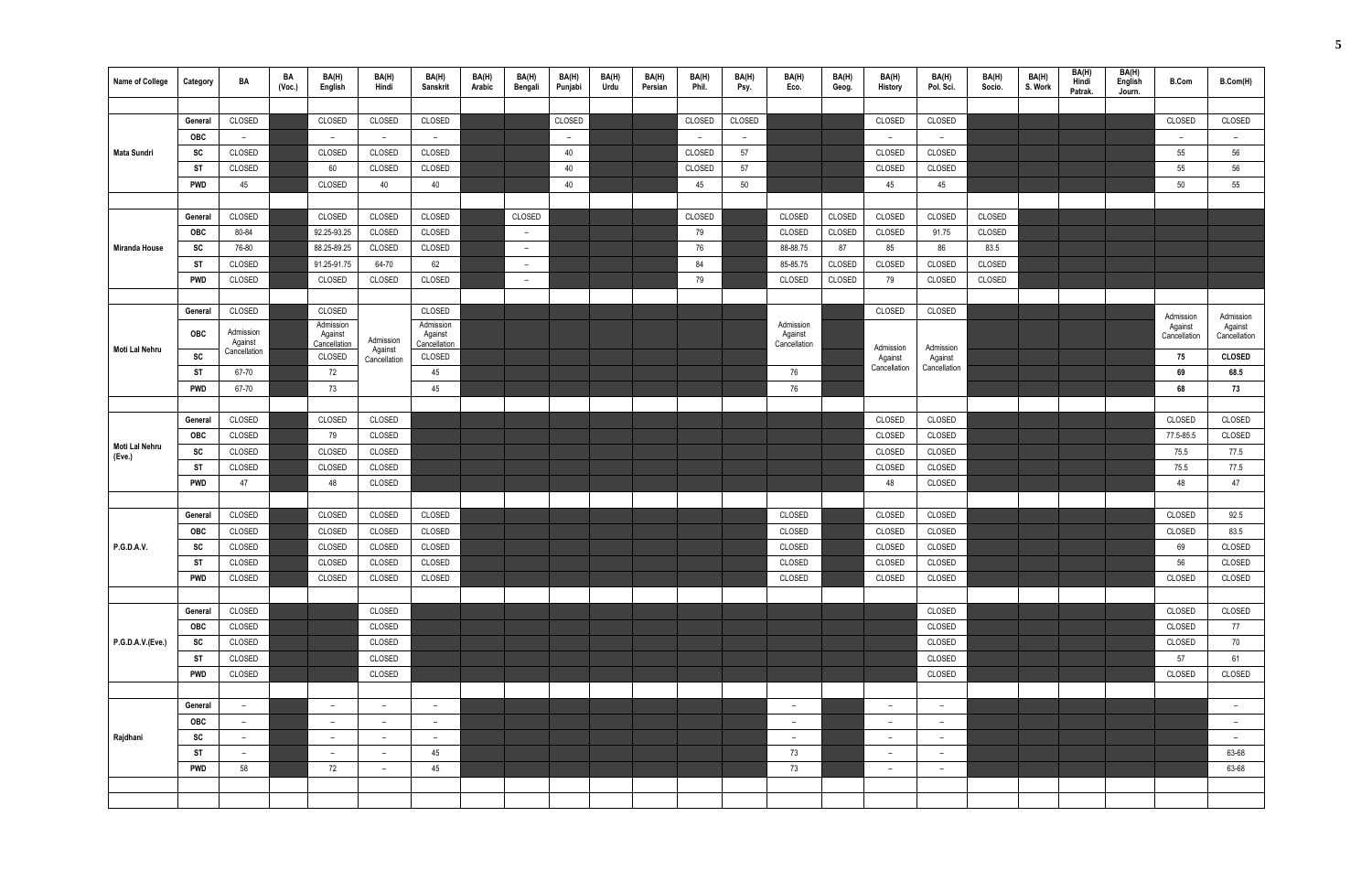| <b>Name of College</b>             | Category   | BA                       | BA<br>(Vec.) | BA(H)<br>English         | BA(H)<br>Hindi           | BA(H)<br><b>Sanskrit</b> | BA(H)<br>Arabic | BA(H)<br>Bengali | BA(H)<br>Punjabi | BA(H)<br>Urdu | BA(H)<br>Persian | BA(H)<br>Phil. | BA(H)<br>Psy. | BA(H)<br>Eco.      | BA(H)<br>Geog.     | BA(H)<br>History   | BA(H)<br>Pol. Sci. | BA(H)<br>Socio. | BA(H)<br>S. Work | BA(H)<br>Hindi<br>Patrak. | BA(H)<br>English<br>Journ. | <b>B.Com</b>       | B.Com(H)           |
|------------------------------------|------------|--------------------------|--------------|--------------------------|--------------------------|--------------------------|-----------------|------------------|------------------|---------------|------------------|----------------|---------------|--------------------|--------------------|--------------------|--------------------|-----------------|------------------|---------------------------|----------------------------|--------------------|--------------------|
|                                    |            |                          |              |                          |                          |                          |                 |                  |                  |               |                  |                |               |                    |                    |                    |                    |                 |                  |                           |                            |                    |                    |
|                                    | General    | CLOSED                   |              | CLOSED                   | CLOSED                   |                          |                 |                  |                  |               |                  |                |               |                    |                    | CLOSED             | CLOSED             |                 |                  | CLOSED                    |                            | 92                 | 94.5               |
|                                    | <b>OBC</b> | CLOSED                   |              | CLOSED                   | CLOSED                   |                          |                 |                  |                  |               |                  |                |               |                    |                    | CLOSED             | CLOSED             |                 |                  | CLOSED                    |                            | 85                 | 87                 |
| Ram Lal Anand                      | SC         | CLOSED                   |              | 78                       | CLOSED                   |                          |                 |                  |                  |               |                  |                |               |                    |                    | CLOSED             | CLOSED             |                 |                  | 78                        |                            | 77                 | 80                 |
|                                    | ST         | 77                       |              | 78                       | CLOSED                   |                          |                 |                  |                  |               |                  |                |               |                    |                    | CLOSED             | CLOSED             |                 |                  | 78                        |                            | 76                 | 78                 |
|                                    | PWD        | 77                       |              | 78.5                     | 62                       |                          |                 |                  |                  |               |                  |                |               |                    |                    | 76                 | 76                 |                 |                  | 79                        |                            | 76                 | 80                 |
|                                    |            |                          |              |                          |                          |                          |                 |                  |                  |               |                  |                |               |                    |                    |                    |                    |                 |                  |                           |                            |                    |                    |
|                                    | General    | CLOSED                   |              | $\overline{\phantom{0}}$ | CLOSED                   |                          |                 |                  |                  |               |                  |                |               | $-$                |                    |                    | $-$                |                 |                  |                           |                            | 87                 | CLOSED             |
|                                    | OBC        | CLOSED                   |              | $\overline{\phantom{0}}$ | $\overline{\phantom{m}}$ |                          |                 |                  |                  |               |                  |                |               | $-$                |                    |                    | CLOSED             |                 |                  |                           |                            | 77                 | 79                 |
| Ram Lal Anand<br>(Eve.)            | <b>SC</b>  | $\overline{\phantom{a}}$ |              | 68                       | 61.5                     |                          |                 |                  |                  |               |                  |                |               | 65                 |                    |                    | CLOSED             |                 |                  |                           |                            | 73                 | 76                 |
|                                    | ST         | 60                       |              | $\overline{\phantom{a}}$ | 58                       |                          |                 |                  |                  |               |                  |                |               | 65                 |                    |                    | CLOSED             |                 |                  |                           |                            | 73                 | 76                 |
|                                    | PWD        | 60                       |              | CLOSED                   | 58                       |                          |                 |                  |                  |               |                  |                |               | 65                 |                    |                    | 70                 |                 |                  |                           |                            | 73                 | 76                 |
|                                    |            |                          |              |                          |                          |                          |                 |                  |                  |               |                  |                |               |                    |                    |                    |                    |                 |                  |                           |                            |                    |                    |
|                                    | General    | CLOSED                   |              | CLOSED                   | CLOSED                   | CLOSED                   |                 |                  |                  |               |                  |                |               | CLOSED             |                    | CLOSED             | CLOSED             |                 |                  |                           |                            | 95-97              | CLOSED             |
|                                    | OBC        | CLOSED                   |              | CLOSED                   | CLOSED                   | CLOSED                   |                 |                  |                  |               |                  |                |               | 93.25-94.25        |                    | CLOSED             | CLOSED             |                 |                  |                           |                            | 91.25-93.25        | CLOSED             |
| Ramjas                             | SC         | CLOSED                   |              | CLOSED                   | CLOSED                   | CLOSED                   |                 |                  |                  |               |                  |                |               | 89-90              |                    | CLOSED             | CLOSED             |                 |                  |                           |                            | CLOSED             | CLOSED             |
|                                    | ST         | CLOSED                   |              | CLOSED                   | 70-81                    | 57-58                    |                 |                  |                  |               |                  |                |               | 88-87              |                    | CLOSED             | CLOSED             |                 |                  |                           |                            | CLOSED             | CLOSED             |
|                                    | <b>PWD</b> | 80-87                    |              | CLOSED                   | CLOSED                   | 57-58                    |                 |                  |                  |               |                  |                |               | 88.5-89.5          |                    | CLOSED             | CLOSED             |                 |                  |                           |                            | CLOSED             | 88-90              |
|                                    |            |                          |              |                          |                          |                          |                 |                  |                  |               |                  |                |               |                    |                    |                    |                    |                 |                  |                           |                            |                    |                    |
|                                    |            |                          |              |                          |                          |                          |                 |                  |                  |               |                  |                |               |                    |                    |                    |                    |                 |                  |                           |                            |                    |                    |
|                                    | General    | CLOSED                   |              | 91-92.5                  | CLOSED                   | CLOSED                   |                 |                  |                  | CLOSED        |                  |                |               | CLOSED             |                    | CLOSED             | CLOSED             |                 |                  |                           |                            | CLOSED             | CLOSED             |
|                                    | <b>OBC</b> | CLOSED                   |              | CLOSED                   | CLOSED                   | CLOSED                   |                 |                  |                  | CLOSED        |                  |                |               | CLOSED             |                    | CLOSED             | CLOSED             |                 |                  |                           |                            | 79-85              | 80-92              |
| Satyawati Co-Ed.                   | SC         | CLOSED                   |              | CLOSED                   | CLOSED                   | CLOSED                   |                 |                  |                  | 40            |                  |                |               | CLOSED             |                    | CLOSED             | CLOSED             |                 |                  |                           |                            | CLOSED             | CLOSED             |
|                                    | <b>ST</b>  | CLOSED                   |              | CLOSED                   | 52                       | 40                       |                 |                  |                  | 40            |                  |                |               | 70                 |                    | CLOSED             | CLOSED             |                 |                  |                           |                            | CLOSED             | 58                 |
|                                    | PWD        | CLOSED                   |              | CLOSED                   | CLOSED                   | CLOSED                   |                 |                  |                  | 40            |                  |                |               | 55                 |                    | CLOSED             | CLOSED             |                 |                  |                           |                            | 55                 | 57                 |
|                                    |            |                          |              |                          |                          |                          |                 |                  |                  |               |                  |                |               |                    |                    |                    |                    |                 |                  |                           |                            |                    |                    |
|                                    | General    | CLOSED                   |              | CLOSED                   | CLOSED                   |                          |                 |                  |                  |               |                  |                |               | CLOSED             |                    | CLOSED             | CLOSED             |                 |                  |                           |                            | CLOSED             | CLOSED             |
|                                    | <b>OBC</b> | 65.5-66.75               |              | CLOSED                   | 63.75                    |                          |                 |                  |                  |               |                  |                |               | 80.75-90.25        |                    | CLOSED             | CLOSED             |                 |                  |                           |                            | CLOSED             | 78-89.75           |
| Satyawati (Eve.)                   | SC         | CLOSED                   |              | CLOSED                   | CLOSED                   |                          |                 |                  |                  |               |                  |                |               | CLOSED             |                    | CLOSED             | CLOSED             |                 |                  |                           |                            | CLOSED             | CLOSED             |
|                                    | ST         | 65-66.75                 |              | 72.5-73.5                | 60.75                    |                          |                 |                  |                  |               |                  |                |               | 68-68.5            |                    | CLOSED             | CLOSED             |                 |                  |                           |                            | 62-65.75           | 65.5-71.5          |
|                                    | PWD        | 49                       |              | 49                       | 49                       |                          |                 |                  |                  |               |                  |                |               | 49                 |                    | CLOSED             | 49                 |                 |                  |                           |                            | 50                 | 50                 |
|                                    |            |                          |              |                          |                          |                          |                 |                  |                  |               |                  |                |               |                    |                    |                    |                    |                 |                  |                           |                            |                    |                    |
|                                    | General    | CLOSED                   |              | CLOSED                   | CLOSED                   |                          |                 |                  |                  |               |                  |                |               | CLOSED             | CLOSED             | CLOSED             | CLOSED             |                 |                  |                           |                            | CLOSED             | CLOSED             |
|                                    | <b>OBC</b> | CLOSED                   |              | CLOSED                   | CLOSED                   |                          |                 |                  |                  |               |                  |                |               | CLOSED             | CLOSED             | CLOSED             | CLOSED             |                 |                  |                           |                            | CLOSED             | CLOSED             |
| <b>Shaheed Bhagat</b><br>Singh     | SC         | CLOSED                   |              | CLOSED                   | CLOSED                   |                          |                 |                  |                  |               |                  |                |               | CLOSED             | CLOSED             | CLOSED             | CLOSED             |                 |                  |                           |                            | CLOSED             | CLOSED             |
|                                    | ST         | CLOSED                   |              | CLOSED                   | CLOSED                   |                          |                 |                  |                  |               |                  |                |               | CLOSED             | CLOSED             | CLOSED             | CLOSED             |                 |                  |                           |                            | CLOSED             | CLOSED             |
|                                    | <b>PWD</b> | Contact<br>College       |              | Contact<br>College       | Contact<br>College       |                          |                 |                  |                  |               |                  |                |               | Contact<br>College | Contact<br>College | Contact<br>College | Contact<br>College |                 |                  |                           |                            | Contact<br>College | Contact<br>College |
|                                    |            |                          |              |                          |                          |                          |                 |                  |                  |               |                  |                |               |                    |                    |                    |                    |                 |                  |                           |                            |                    |                    |
|                                    | General    | CLOSED                   |              |                          |                          |                          |                 |                  |                  |               |                  |                |               |                    | CLOSED             |                    | CLOSED             |                 |                  |                           |                            | CLOSED             | CLOSED             |
|                                    | OBC        | CLOSED                   |              |                          |                          |                          |                 |                  |                  |               |                  |                |               |                    | CLOSED             |                    | CLOSED             |                 |                  |                           |                            | CLOSED             | CLOSED             |
| <b>Shaheed Bhagat</b><br>Singh (E) | SC         | CLOSED                   |              |                          |                          |                          |                 |                  |                  |               |                  |                |               |                    | CLOSED             |                    | CLOSED             |                 |                  |                           |                            | CLOSED             | CLOSED             |
|                                    | <b>ST</b>  | CLOSED                   |              |                          |                          |                          |                 |                  |                  |               |                  |                |               |                    | CLOSED             |                    | CLOSED             |                 |                  |                           |                            | CLOSED             | CLOSED             |
|                                    | <b>PWD</b> | Contact<br>College       |              |                          |                          |                          |                 |                  |                  |               |                  |                |               |                    | Contact<br>College |                    | Contact<br>College |                 |                  |                           |                            | Contact<br>College | Contact<br>College |
|                                    |            |                          |              |                          |                          |                          |                 |                  |                  |               |                  |                |               |                    |                    |                    |                    |                 |                  |                           |                            |                    |                    |
|                                    |            |                          |              |                          |                          |                          |                 |                  |                  |               |                  |                |               |                    |                    |                    |                    |                 |                  |                           |                            |                    |                    |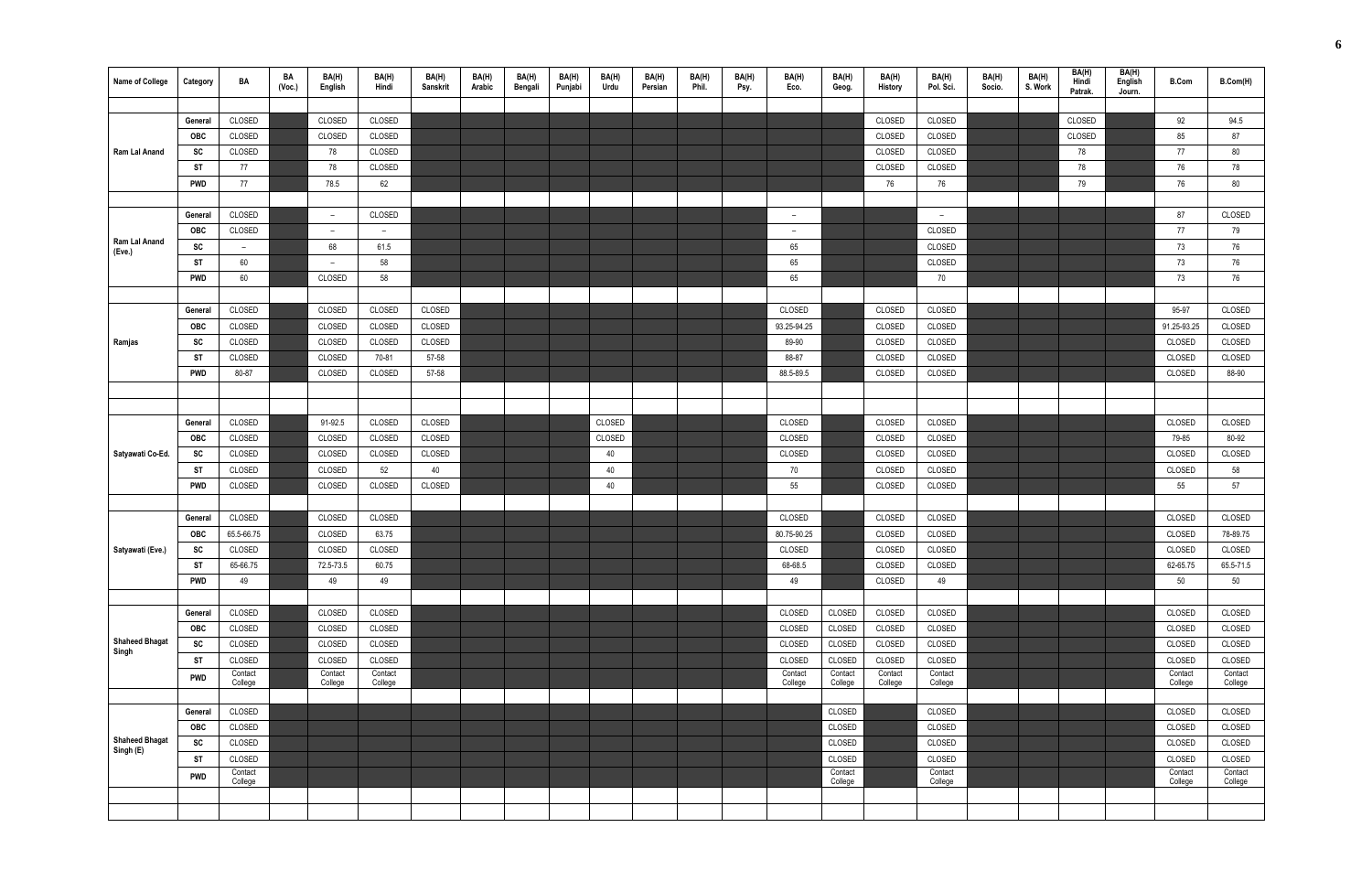| <b>Name of College</b>                | Category       | BA                       | BA<br>(Voc.) | BA(H)<br>English | BA(H)<br>Hindi | BA(H)<br>Sanskrit | BA(H)<br>Arabic | BA(H)<br>Bengali | BA(H)<br>Punjabi | BA(H)<br>Urdu | BA(H)<br>Persian | BA(H)<br>Phil. | BA(H)<br>Psy. | BA(H)<br>Eco.                                | BA(H)<br>Geog. | BA(H)<br>History | BA(H)<br>Pol. Sci. | BA(H)<br>Socio. | BA(H)<br>S. Work | BA(H)<br>Hindi<br>Patrak. | BA(H)<br>English<br>Journ. | <b>B.Com</b> | B.Com(H)                 |
|---------------------------------------|----------------|--------------------------|--------------|------------------|----------------|-------------------|-----------------|------------------|------------------|---------------|------------------|----------------|---------------|----------------------------------------------|----------------|------------------|--------------------|-----------------|------------------|---------------------------|----------------------------|--------------|--------------------------|
|                                       |                |                          |              |                  |                |                   |                 |                  |                  |               |                  |                |               |                                              |                |                  |                    |                 |                  |                           |                            |              |                          |
|                                       | General        |                          |              |                  |                |                   |                 |                  |                  |               |                  |                |               | CLOSED                                       |                |                  |                    |                 |                  |                           |                            |              | CLOSED                   |
| Shri Ram Coll. of                     | OBC            |                          |              |                  |                |                   |                 |                  |                  |               |                  |                |               | CLOSED                                       |                |                  |                    |                 |                  |                           |                            |              | CLOSED                   |
| Commerce.                             | ${\sf sc}$     |                          |              |                  |                |                   |                 |                  |                  |               |                  |                |               | CLOSED                                       |                |                  |                    |                 |                  |                           |                            |              | CLOSED                   |
|                                       | ST             |                          |              |                  |                |                   |                 |                  |                  |               |                  |                |               | CLOSED                                       |                |                  |                    |                 |                  |                           |                            |              | CLOSED                   |
|                                       | <b>PWD</b>     |                          |              |                  |                |                   |                 |                  |                  |               |                  |                |               | 81-82                                        |                |                  |                    |                 |                  |                           |                            |              | CLOSED                   |
|                                       |                |                          |              |                  |                |                   |                 |                  |                  |               |                  |                |               |                                              |                |                  |                    |                 |                  |                           |                            |              |                          |
|                                       | General        |                          |              |                  |                |                   |                 |                  |                  |               |                  |                |               | CLOSED                                       |                |                  |                    |                 |                  |                           |                            | CLOSED       | CLOSED                   |
| S.G.G.S. Coll. of                     | OBC            |                          |              |                  |                |                   |                 |                  |                  |               |                  |                |               | $ \,$                                        |                |                  |                    |                 |                  |                           |                            | $\sim$       | $ \,$                    |
| Commerce.                             | SC             |                          |              |                  |                |                   |                 |                  |                  |               |                  |                |               | 79                                           |                |                  |                    |                 |                  |                           |                            | 74           | $\overline{\phantom{m}}$ |
|                                       | <b>ST</b>      |                          |              |                  |                |                   |                 |                  |                  |               |                  |                |               | 62                                           |                |                  |                    |                 |                  |                           |                            | 58           | 59                       |
|                                       | <b>PWD</b>     |                          |              |                  |                |                   |                 |                  |                  |               |                  |                |               | 62                                           |                |                  |                    |                 |                  |                           |                            | $60\,$       | $67\,$                   |
|                                       | General        |                          |              |                  |                |                   |                 |                  |                  |               |                  |                |               |                                              |                |                  |                    |                 |                  |                           |                            |              |                          |
|                                       | OBC            |                          |              |                  |                |                   |                 |                  |                  |               |                  |                |               |                                              |                |                  |                    |                 |                  |                           |                            |              |                          |
| S.G.T.B. Khalsa                       | SC             |                          |              |                  |                |                   |                 |                  |                  |               |                  |                |               | INFORMATION NOT RECEIVED - CONTACT COLLEGE - |                |                  |                    |                 |                  |                           |                            |              |                          |
|                                       | <b>ST</b>      |                          |              |                  |                |                   |                 |                  |                  |               |                  |                |               |                                              |                |                  |                    |                 |                  |                           |                            |              |                          |
|                                       | <b>PWD</b>     |                          |              |                  |                |                   |                 |                  |                  |               |                  |                |               |                                              |                |                  |                    |                 |                  |                           |                            |              |                          |
|                                       |                |                          |              |                  |                |                   |                 |                  |                  |               |                  |                |               |                                              |                |                  |                    |                 |                  |                           |                            |              |                          |
|                                       | General        | CLOSED                   |              | CLOSED           | CLOSED         |                   |                 |                  | CLOSED           |               |                  |                |               |                                              |                | CLOSED           | CLOSED             |                 |                  | 73                        |                            | CLOSED       | CLOSED                   |
|                                       | OBC            | $\overline{\phantom{0}}$ |              | $ \,$            | $ \,$          |                   |                 |                  | $ \,$            |               |                  |                |               |                                              |                | $ \,$            | $ \,$              |                 |                  | $-$                       |                            | $\sim$       | $ \,$                    |
|                                       | SC             | CLOSED                   |              | CLOSED           | CLOSED         |                   |                 |                  | All              |               |                  |                |               |                                              |                | CLOSED           | CLOSED             |                 |                  | 67                        |                            | 68           | CLOSED                   |
| S.G.N.D. Khalsa                       |                |                          |              |                  |                |                   |                 |                  | Eligible<br>All  |               |                  |                |               |                                              |                |                  |                    |                 |                  |                           |                            |              |                          |
|                                       | ST             | 60                       |              | 68               | CLOSED         |                   |                 |                  | Eligible<br>aii  |               |                  |                |               |                                              |                | CLOSED           | CLOSED             |                 |                  | 67                        |                            | 60           | CLOSED                   |
|                                       | PWD            | 60                       |              | 65               | CLOSED         |                   |                 |                  | Eligible         |               |                  |                |               |                                              |                | 65               | CLOSED             |                 |                  | 65                        |                            | 60           | 65                       |
|                                       |                |                          |              |                  |                |                   |                 |                  |                  |               |                  |                |               |                                              |                |                  |                    |                 |                  |                           |                            |              |                          |
|                                       | General        | CLOSED                   |              | CLOSED           | CLOSED         | WL                |                 |                  |                  |               |                  |                |               | CLOSED                                       | CLOSED         | CLOSED           | CLOSED             |                 |                  |                           |                            | CLOSED       | WL                       |
|                                       | OBC            | CLOSED                   |              | WL               | CLOSED         | 45                |                 |                  |                  |               |                  |                |               | 85                                           | CLOSED         | CLOSED           | WL                 |                 |                  |                           |                            | 83           | 85                       |
| Shivaji                               | SC             | CLOSED                   |              | WL               | CLOSED         | WL                |                 |                  |                  |               |                  |                |               | CLOSED                                       | CLOSED         | CLOSED           | CLOSED             |                 |                  |                           |                            | 73           | 78                       |
|                                       | <b>ST</b>      | 64-66                    |              | 73.5-77.5        | 63             | 45                |                 |                  |                  |               |                  |                |               | 70                                           | CLOSED         | CLOSED           | WL                 |                 |                  |                           |                            | 70           | 78                       |
|                                       | <b>PWD</b>     | 64                       |              | 74               | 60             | 45                |                 |                  |                  |               |                  |                |               | 58                                           | CLOSED         | CLOSED           | 70                 |                 |                  |                           |                            | 70           | 77                       |
|                                       |                |                          |              |                  |                |                   |                 |                  |                  |               |                  |                |               |                                              |                |                  |                    |                 |                  |                           |                            |              |                          |
|                                       | General        | CLOSED                   |              | CLOSED           | CLOSED         | 45                |                 |                  |                  |               |                  | CLOSED         | CLOSED        | CLOSED                                       |                | CLOSED           | CLOSED             |                 |                  |                           |                            | CLOSED       | CLOSED                   |
|                                       | OBC            | 65.5<br>CLOSED           |              | 83               | CLOSED         | 45                |                 |                  |                  |               |                  | CLOSED         | 78.5          | 79                                           |                | CLOSED<br>CLOSED | 74.5               |                 |                  |                           |                            | 78           | 80                       |
| Shyama Prasad<br>Mukherjee<br>College | SC             |                          |              | $80\,$           | CLOSED         | CLOSED            |                 |                  |                  |               |                  | CLOSED         | 77            | 75                                           |                |                  | CLOSED             |                 |                  |                           |                            | 73           | 75                       |
|                                       | <b>ST</b>      | 61.5                     |              | 79               | 63             | 45                |                 |                  |                  |               |                  | CLOSED         | 77            | 75                                           |                | 61.25<br>61.25   | 74<br>74           |                 |                  |                           |                            | 73           | 75                       |
|                                       | <b>PWD</b>     | 61.5                     |              | 82               | CLOSED         | 45                |                 |                  |                  |               |                  | 59.75          | 80.5          | 75                                           |                |                  |                    |                 |                  |                           |                            | 73           | 75                       |
|                                       |                | CLOSED                   |              | CLOSED           | CLOSED         |                   |                 |                  |                  |               |                  |                |               | CLOSED                                       |                | CLOSED           | CLOSED             |                 |                  |                           |                            | CLOSED       | CLOSED                   |
|                                       | General<br>OBC | CLOSED                   |              | 78.5             | CLOSED         |                   |                 |                  |                  |               |                  |                |               | 82                                           |                | CLOSED           | CLOSED             |                 |                  |                           |                            | CLOSED       | 80                       |
| Shyam Lal                             | SC             | CLOSED                   |              | 75.5             | CLOSED         |                   |                 |                  |                  |               |                  |                |               | 77                                           |                | CLOSED           | CLOSED             |                 |                  |                           |                            | 70           | 72                       |
|                                       | <b>ST</b>      | 63                       |              | 75.5             | 65             |                   |                 |                  |                  |               |                  |                |               | 77                                           |                | 68               | 72                 |                 |                  |                           |                            | 70           | 72                       |
|                                       | <b>PWD</b>     | CLOSED                   |              | 75.5             | CLOSED         |                   |                 |                  |                  |               |                  |                |               | 77                                           |                | CLOSED           | CLOSED             |                 |                  |                           |                            | 70           | 75                       |
|                                       |                |                          |              |                  |                |                   |                 |                  |                  |               |                  |                |               |                                              |                |                  |                    |                 |                  |                           |                            |              |                          |
|                                       |                |                          |              |                  |                |                   |                 |                  |                  |               |                  |                |               |                                              |                |                  |                    |                 |                  |                           |                            |              |                          |
|                                       |                |                          |              |                  |                |                   |                 |                  |                  |               |                  |                |               |                                              |                |                  |                    |                 |                  |                           |                            |              |                          |